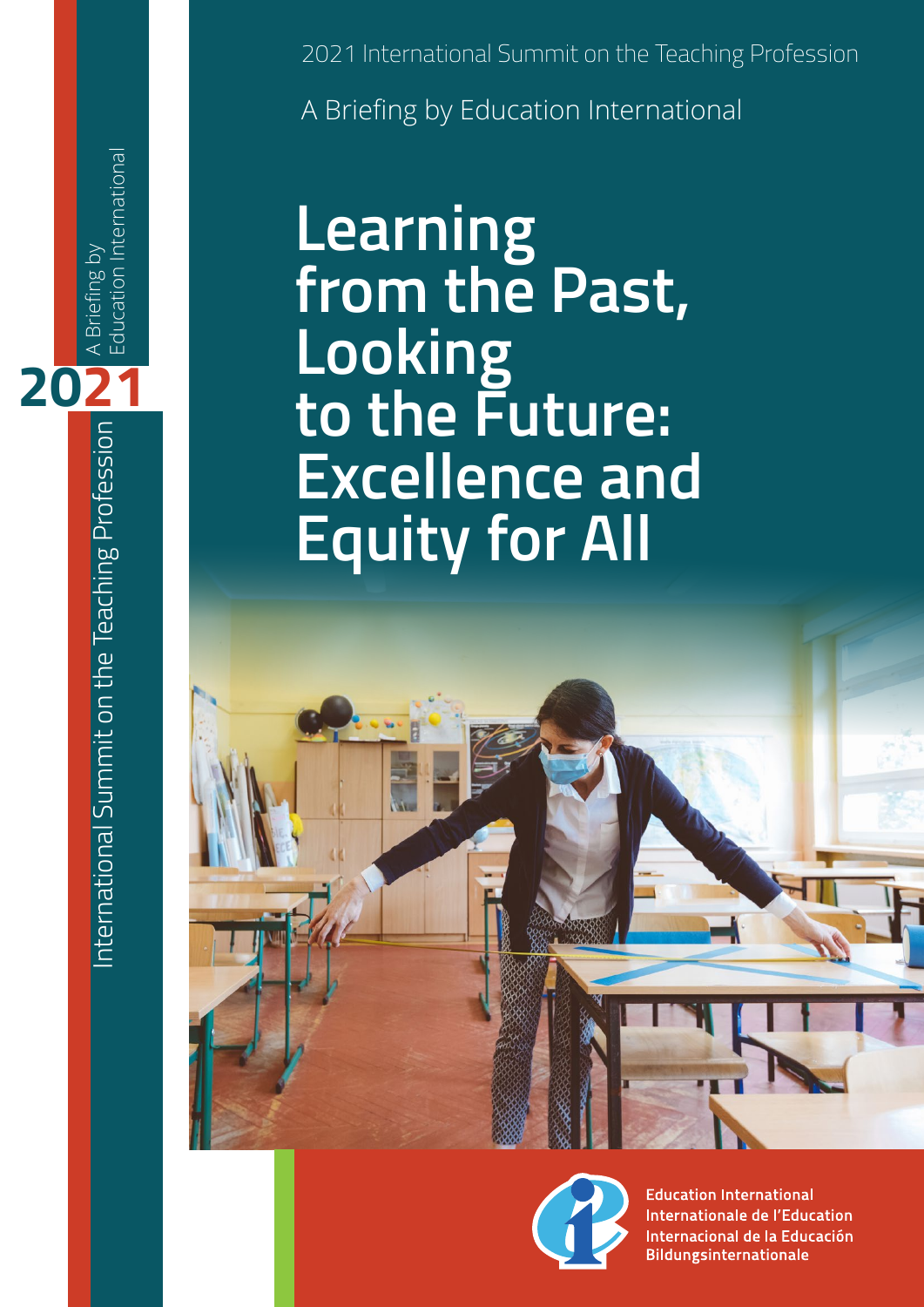





[This work is licensed under a Creative](https://creativecommons.org/licenses/by-nc/4.0/)  [Commons Attribution-NonCommercial-](https://creativecommons.org/licenses/by-nc/4.0/)[ShareAlike 4.0 International License.](https://creativecommons.org/licenses/by-nc/4.0/) (CC BY-NC-SA 4.0)

CC 2021, Education International Graphic design: Education International

ISBN: 978-92-95120-31-0 (PDF)

Cover photos: Iza Habur / iStockphoto (also on backcover)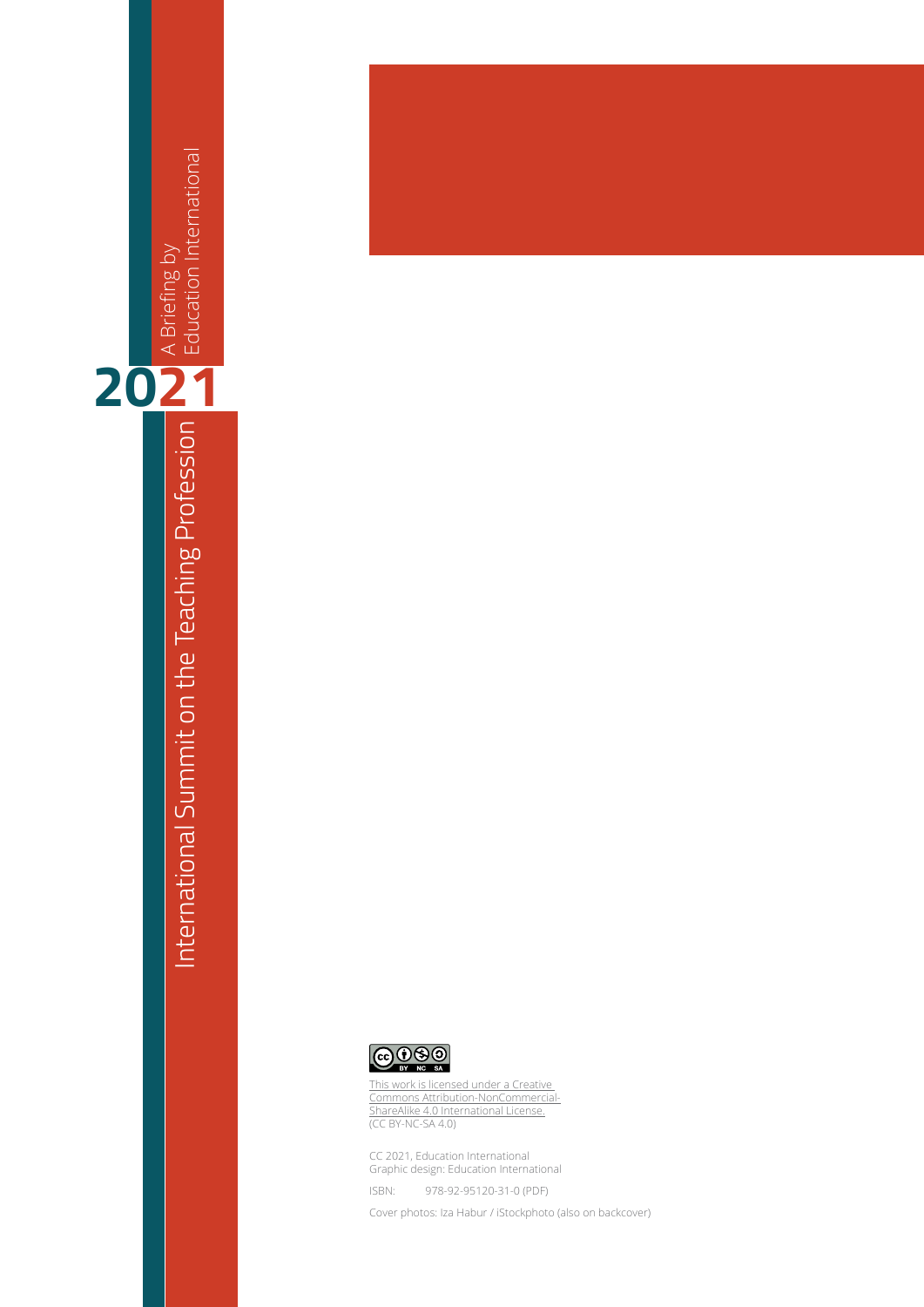### **Welcome and Introduction**

**by David Edwards, General Secretary of Education International**

> Since the Covid Pandemic began in early 2020, societies across the world have experienced the most profound upheaval. Many people have died, and many others have experienced hardship and loss. Economies have struggled to function. Societies have undergone enormous strain. Public services have been under enormous pressure to provide quality services, particularly health services. Education has faced particular turbulence. Last year, the majority of countries across the world had to close their school buildings for an average of eight months.

> For that reason, in my introduction to our Briefing for last year's Summit, I emphasised EI's core belief, that education represents humanity's guarantee for a better future and that schools are at the heart of their communities, providing students with a love of learning and their optimism for the future.

A year on, I profoundly believe that this belief is even more relevant. While the pandemic remains an ever-present threat, education jurisdictions are planning and implementing their recovery. Teachers and school communities have shown enormous resilience, constantly innovating in order to educate and protect students. Many countries have continued to learn from each other. They also understand that positive educational changes and improvements cannot be embedded without partnership between governments and teacher unions. Countries' commitment to the ISTPs as a unique forum for learning, remains undimmed despite the pandemic.

This year, I very much welcome the fact that the United States, the original host and founder of the ISTPs, has agreed to host the 2021 Summit and I want to recognise the contribution of the National Education Association and the American Federation of Teachers who, alongside the US Government, have supported the Summits from their beginning.

The overarching theme for the Summit could not be more relevant. Covid has not only stress tested society in general, but it has also stress tested education systems' ability to respond in equitable, effective and meaningful ways. There are other increasing causes of stress in education systems as well, including the need for developed countries in an interconnected world to live up to their responsibilities for refugees fleeing war, climate disaster and societal collapse, most recently, from Afghanistan.

Past ISTPs have built and learnt from each other. In order to look to the future, it is critical to build on what works and not to repeat what has failed. It also critical for countries to understand that unless all societies are safe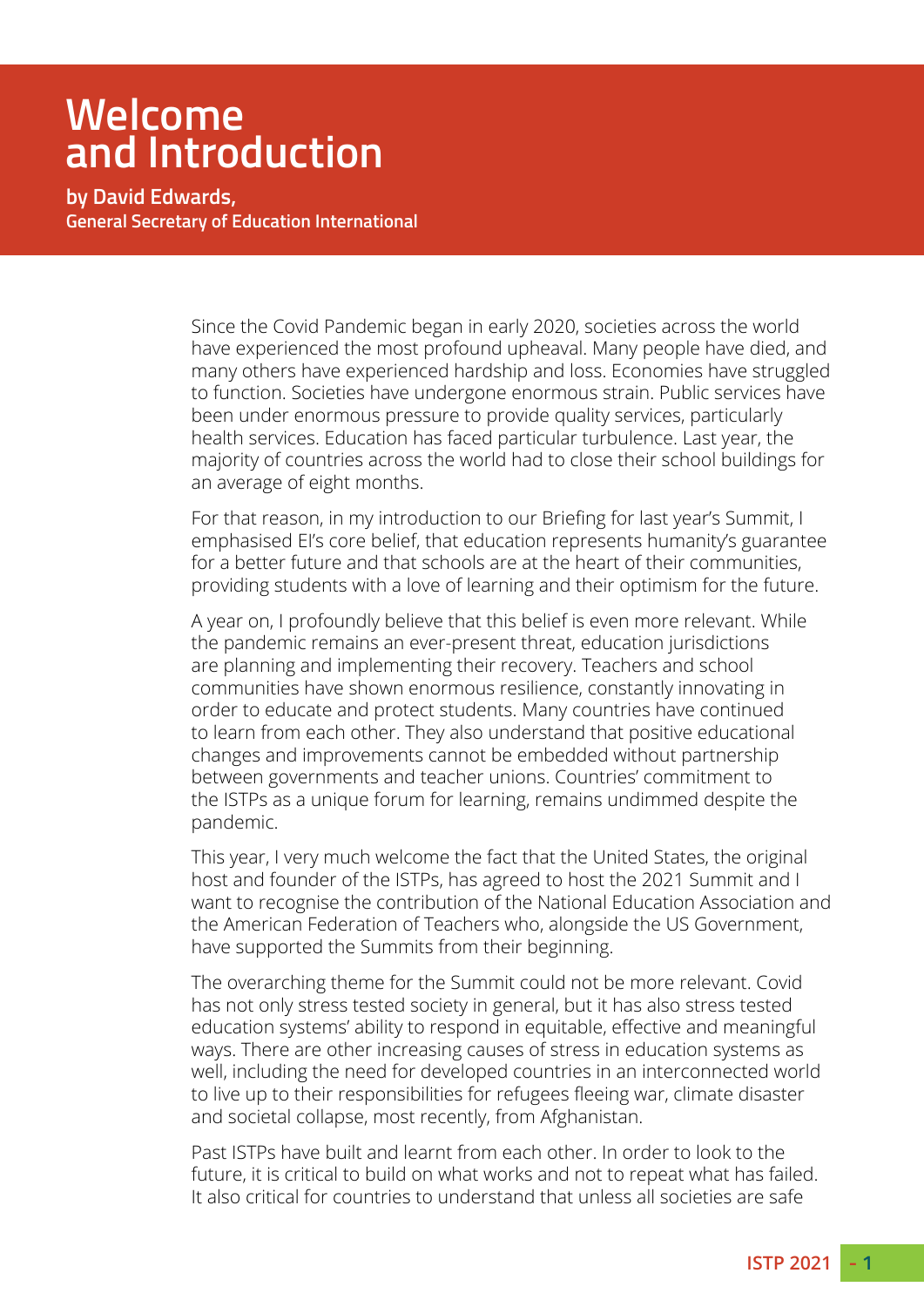no-one is safe. Building back better from Covid depends on this. Dialogue and collaboration are the essence of innovation. Excellence and Equity for All in education cannot be achieved without this understanding.

I want to thank our partner in the Summits, the OECD. The OECD has consistently supported the ISTPs since their inception. I'm proud of the fact that EI and the OECD have agreed the *Principles for Effective and Equitable Educational Recovery* (EI/OECD 2021). I believe they will make a real contribution to dialogue in this Summit and beyond about how education recovery can be made to work for every student in our education systems.

I also want to thank our Spanish colleagues for their continuing commitment to the Summits. They had planned the 2020 ISTP which had to be postponed. Yet the Spanish Minister introduced the 2020 Virtual Summit, and the Spanish Government has committed to hosting the 2022 in-person Summit.

Education has enormous transformative power. It is essential to social and economic stability. It is essential to tackling existential challenges such as climate change, disease, poverty and environmental degradation. The ISTPs have the capacity to convince governments that high quality education for all is essential if humanity is to have an optimistic future.

David Edwards General Secretary Education International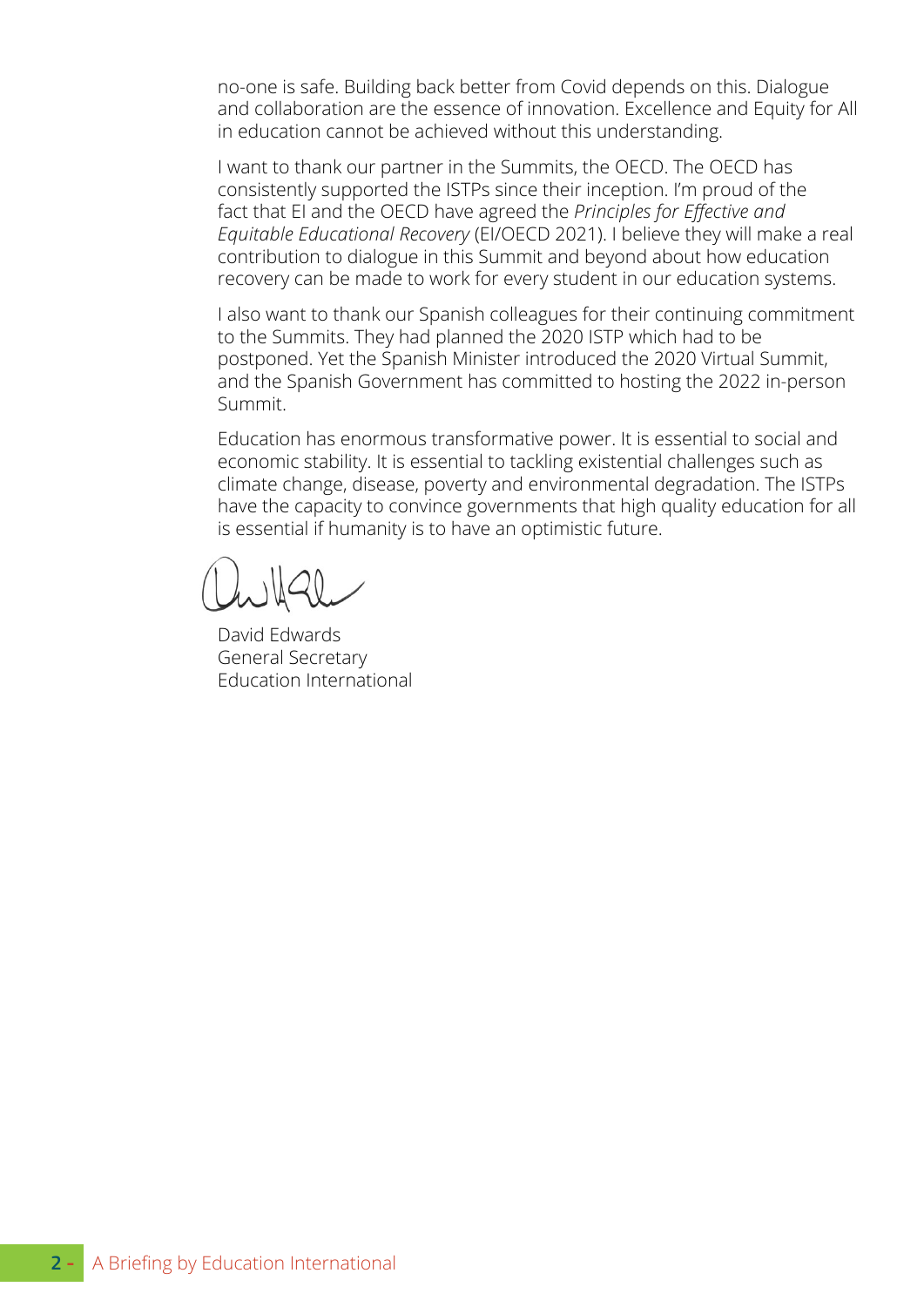## **Excellence and Equity**

Education International and the Organisation for Economic Co-operation and Development published the *Ten Principles* because both organisations believe that equity should be front and centre of all plans for educational recovery plans if recovery is to be successful. We believe that the best way of achieving this is by education authorities and the teaching profession and its organisations collaborating. The twin objectives of the Principles focus on the enhancement of students' development, growth and wellbeing and reducing the achievement gap widened by the crisis. (EI/OECD ibid.) The Principles also draw on the experiences of both organisations in working together to help to plan the Summits since their inception.

Equity is not solely an individual moral and well-being issue; it is about making sure that, irrespective of gender or background, all students' potential knowledge, creativity and inventiveness can contribute to the social and economic well-being of society.

The pandemic has disproportionately affected the educational opportunities of disadvantaged students; in some countries, exacerbating the fault lines in current provision. Both EI and the OECD believe that *the crisis created by the pandemic must lead to a recovery which addresses inequality. The needs of students from disadvantaged socio-economic backgrounds and those particularly affected by the crisis…. must receive additional focus and support…This effort to tackle reduced learning opportunities and the social emotional consequences* 

#### *of the pandemic on students' lives should be based on system wide diagnosis and assessment.* (OECD-Education International 2021)

System-wide assessment and diagnosis of students' needs are vital if educational recovery is to work for every student. Education International has called for educational jurisdictions to carry out equity audits in order to provide comprehensive evidence for action plans. (Education International 2020). Many countries will have started to carry out an investigation of students' needs. The question is whether such diagnosis and assessment are carried out in partnership with school communities? Such partnership could involve the establishment of bodies, whether ad hoc or permanent, which include relevant researchers, and representatives of educational jurisdictions, teacher unions and those involved in the governance of school communities to oversee the gathering of evidence.

At the same time sources of evidence collection need to be strengthened and diversified so that the information on students' learning, students and teachers' well-being, and the effects on students of disadvantage is rich and relevant. Educational research and the gathering of evidence by education systems need to be far more aligned. The involvement of all sectors of education and all education stakeholders in evidence collection will be essential. The same principle should apply to system wide evaluations of recovery programmes (E1/ OECD ibid.)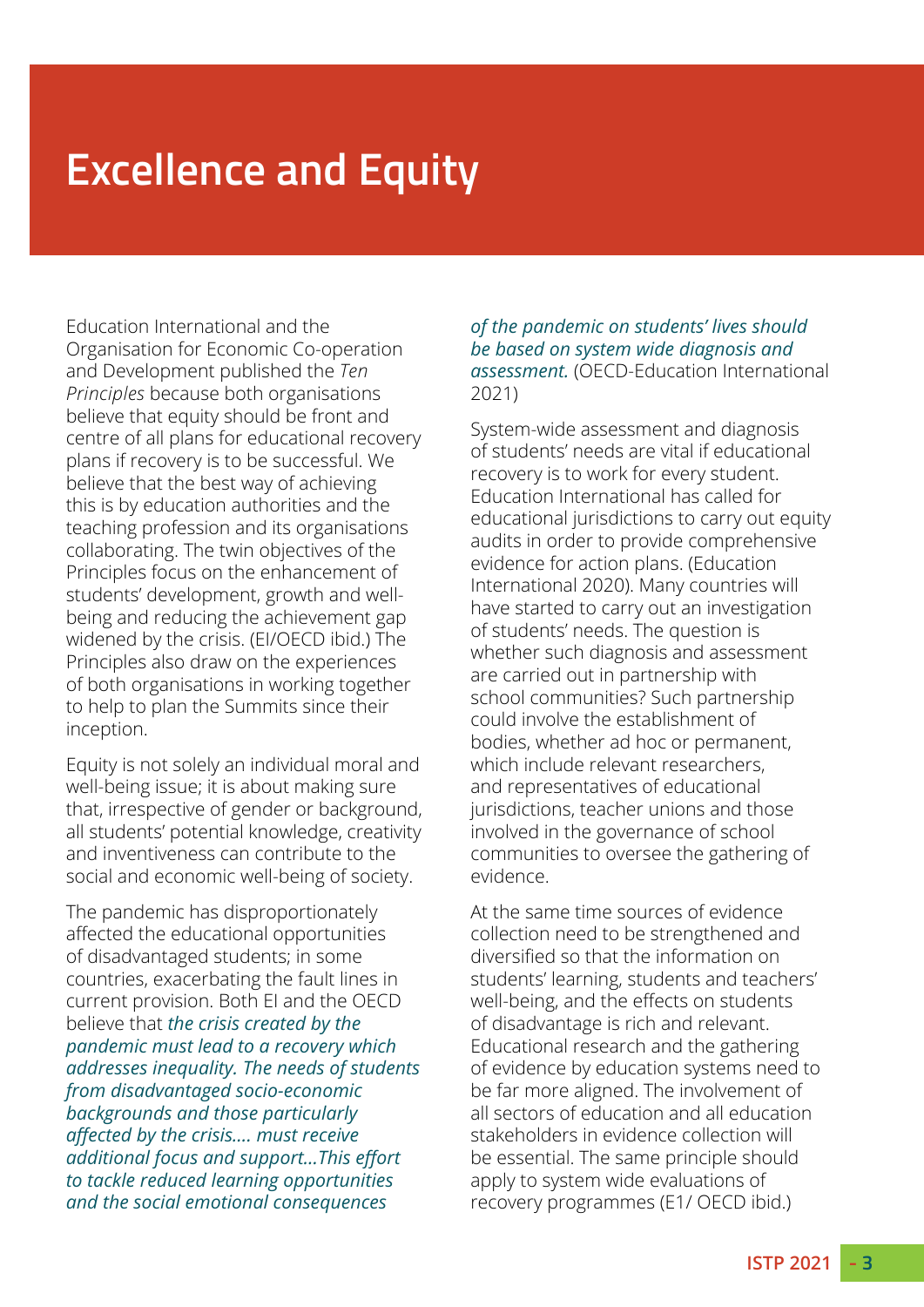Achieving equity in learning opportunities is a multifaceted challenge. Inequities in learning opportunities have been exposed by Covid. In many areas of learning there still remain sharp gender disparities which require constant analysis and vigilance. Many countries have experienced waves of immigration of refugees displaced by war and migrants influenced by economic pressures. The 2016 ISTP in Berlin highlighted how unions and educational jurisdictions alike were tacking these challenges (Education International 2016). These demands on education systems will grow especially with the collapse of Afghanistan as a democratic state.

EI believed then and believes now that the social and moral purpose of teaching means that the teaching profession should be integrally involved in defining what is needed for additional support for teachers whose students have an increasingly diverse set of needs whether they are influenced by social and economic disadvantage or by the destruction of civil societies.

The 2014 ISTP in New Zealand came nearest to quantifying what that support should look like. Both EI and the OECD pressed for a structural shift of approach towards supporting schools with high numbers of students from disadvantaged backgrounds (Education International 2014 and OECD 2014).

In its briefing, EI proposed that this approach should include: providing sufficient learning resources to address disadvantage without penalising other school communities; ensuring that teaching professions reflected students' demography, preparing teachers on how they respond to the needs of students from disadvantaged backgrounds, making sure that working conditions and career structures encourage the most experienced teachers to work in disadvantaged schools and encouraging teachers to stay by guaranteeing employment and job security. It also

argued that an essential part of teachers' initial teacher training and professional development should be to include responding to the needs of children from disadvantaged and diverse backgrounds with unions having a key role in providing professional development.

Seven years on, this focus on disadvantage remains as relevant as ever, if not more so. Both EI and OECD have emphasised that, *governments will need to provide supportive institutions, funding and regulatory frameworks for an effective and equitable recovery that prioritises students who have suffered the most from the crisis….education decision makers will need the necessary and stable funding to develop appropriate strategies to regenerate education and narrow the achievement gap…* (EI/OECD ibid.). This approach will necessarily have to respond to the needs of increasing numbers of students who are refugees. Indeed, education jurisdictions will need to review their funding formulae to make sure that they respond equitably to the new circumstances facing education. Necessary and stable funding is at the heart of educational recovery and vital for

### **Policy Implications**

meeting the needs of all students.

*What steps can countries and unions take together to make sure that evidence on student need is gathered which can feed into inclusive, practical and effective policy making for educational recovery? What are the arrangements which could bring together policy makers, teacher unions, school communities and researchers to share their knowledge of student need? What steps need to be taken to secure the funding necessary to put education at the centre of societies' recovery from the pandemic and to ensure that it is robust enough to respond to new challenges?*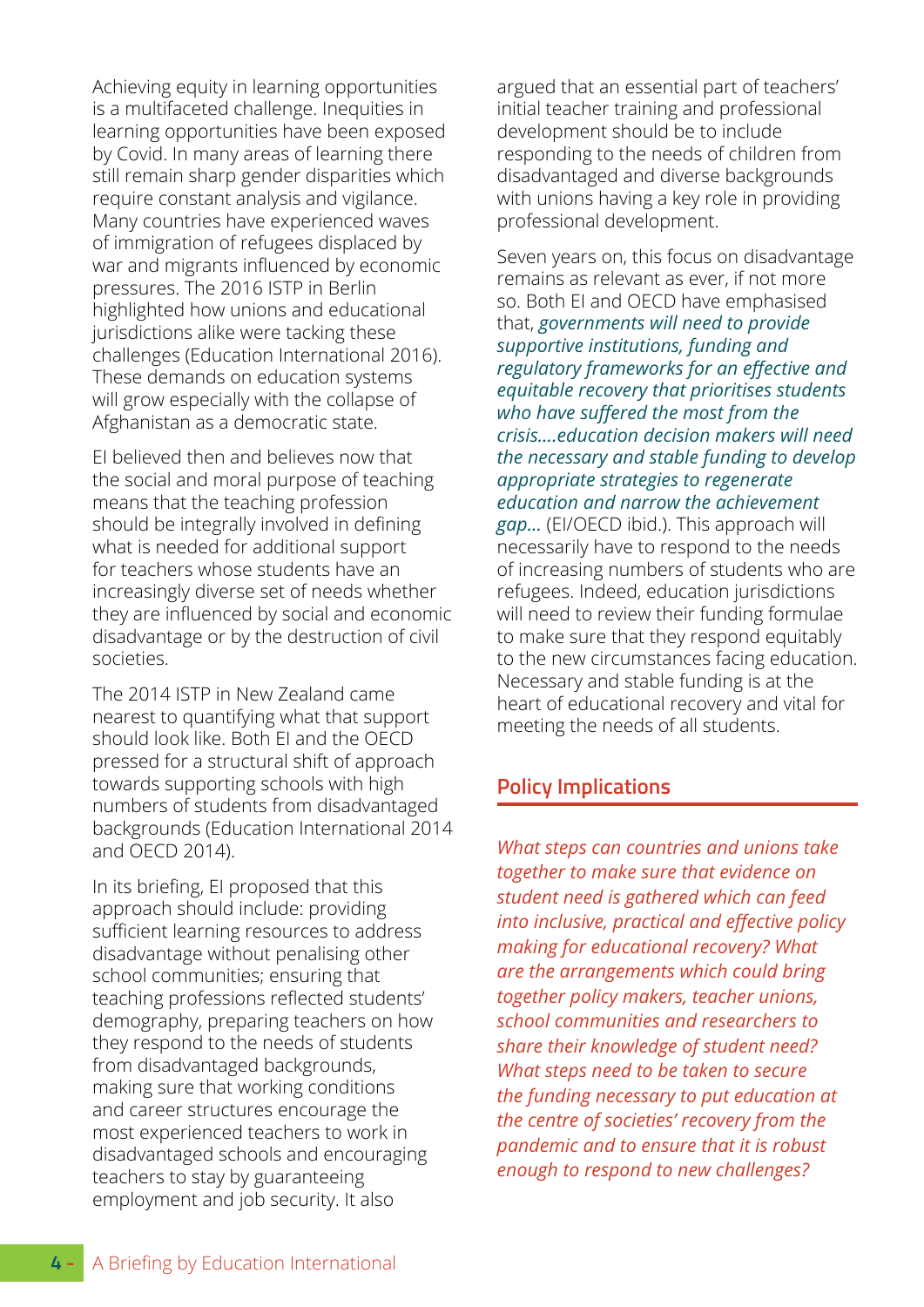### **Schools at the Centres of their Communities**

Both the OECD and EI have emphasised that the pandemic has highlighted the essential role of schools in the education of children and young people (EI/ OECD ibid.). Closures have made policy makers and the public understand how important the schools are as places which facilitate social interaction. Indeed, EI believes that the importance of social interaction extends beyond schools and into their local communities. Most schools, particularly those in the public sector, are integral to their communities. Indeed, the quality of the social basis of learning in schools is enhanced by their outward facing relationships with their local communities. The value parents and students place on schools is mirrored by the communities that surround them. Communities that lose their schools are impoverished by their loss. In socially divided and economically impoverished areas, schools represent order and calm. They create for students an ethos of mutual respect and optimism for the future while providing them with a sense of security and safe spaces to learn.

The first time that an ISTP explored the policy implications of recognising that schools are at the centre of their communities was at the 2018 Summit in Portugal. The OECD's Background Document (Schleicher, 2018) included a range of examples of developments in community and extended schools and in school networks in the United States, the UK (Northern Ireland), the Flemish Community of Belgium, Portugal, Finland and Japan. The focus of the Summit's discussion was on how to align resources with needs, fostering community linkages between schools, designing admissions policies to reduce segregation, the impact of school choice on school communities and supporting disadvantaged schools. Indeed, the Summit noted that disadvantaged communities and schools within them needed much greater support than more economically secure communities (Asia Society ibid., 2018).

Education International's Briefing emphasised that public education systems were best placed to provide coherent support to their schools in their communities but that few countries had yet taken the initiative to think hard about how to enhance the vital role of schools in their communities. It highlighted research which found that while the majority of young people were pessimistic about the future, students in schools which engaged them in global and local realities were much more optimistic (Education International, 2018).

Three years on Covid has placed enormous demands on schools and their communities. Teachers have been responsible for an infinite number of micro-innovations, including new ways of securing student safety, responding to students' mental health needs and acting to improve student well-being, developing remote learning, adapting the curriculum, replacing external assessments with their own assessments and maintaining links with parents and local communities. These innovations have taken place despite the fact that student access to remote learning provision has been uneven in many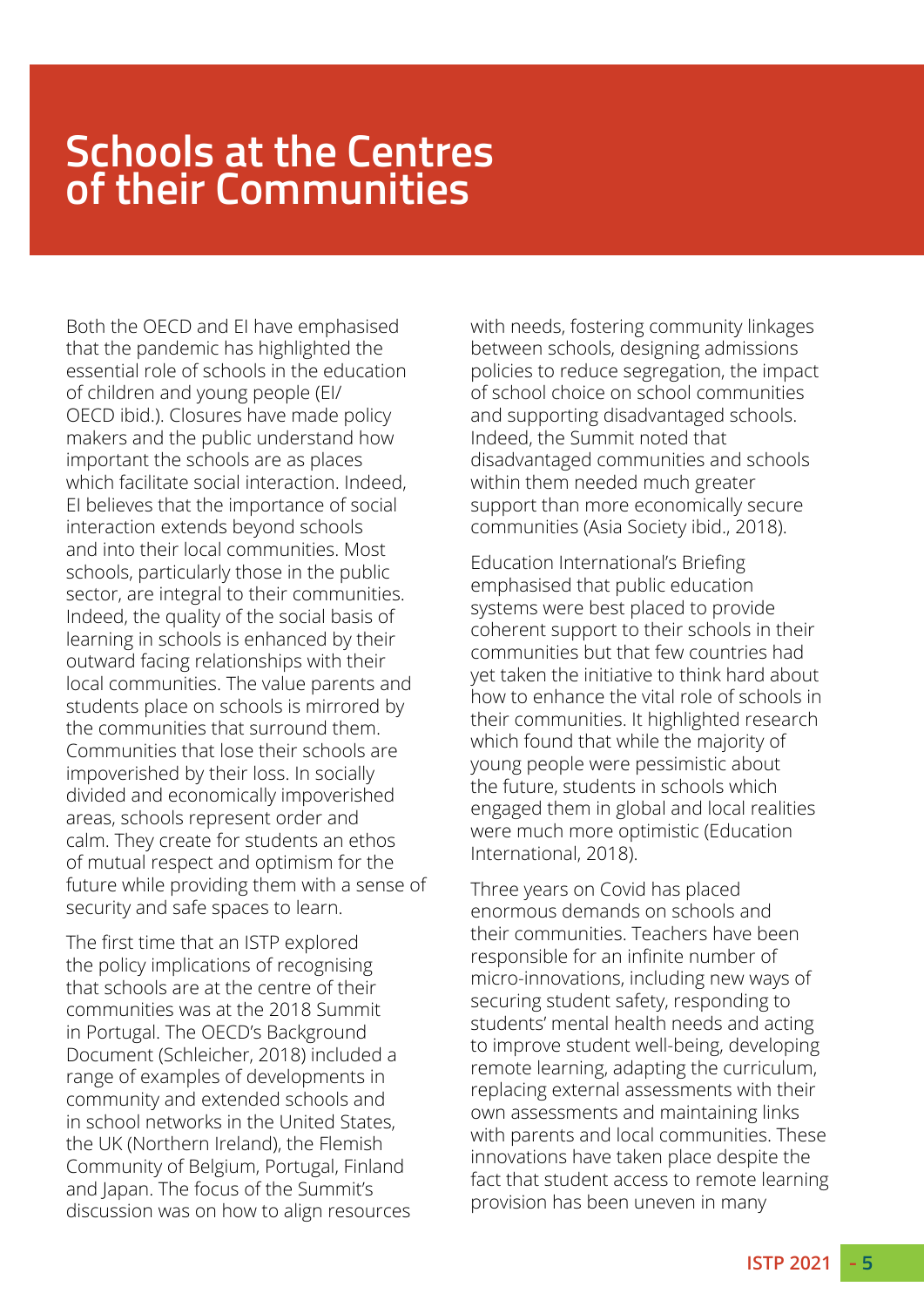countries as has teacher access to digital training (EI-OECD ibid.).

There is a great deal for education systems to learn from about how school communities responded to the pandemic. There is also a great deal of learning that school communities could share if they had the time and support to do so including about how schools and local communities related to each other.

The EI-OECD's Principles propose a range of measures including the necessity for securing equitable and sufficient digital support for schools. Digital infrastructures, equitably available to all schools, developed in collaboration with the teaching profession and school communities could both support teachers in sharing practice and ideas and enable school communities to build on what has worked and not to repeat what has failed.

Certainly, future system wide policies need to include a focus on how to support schools in enhancing the relationship between schools and their communities in ways which benefit students' learning and the work of teachers. It is clear also that the current enhanced understanding of the value of schools as centres for student well-being and learning needs to be translated into public policy.

### **Policy Implications**

*Is there an opportunity for teacher unions and governments to commission jointly research on innovations within schools during Covid and on the role of schools within their communities? Could the results of this research feed into jurisdiction policy proposals developed jointly with teacher unions about securing and defining the role of schools in post-Covid recovery?*

*Is there an opportunity for teacher unions and governments to evaluate the effectiveness of their current Digital Infrastructures in supporting education and to explore the development of education infrastructures which guarantee all schools and students' equal access to learning technologies?*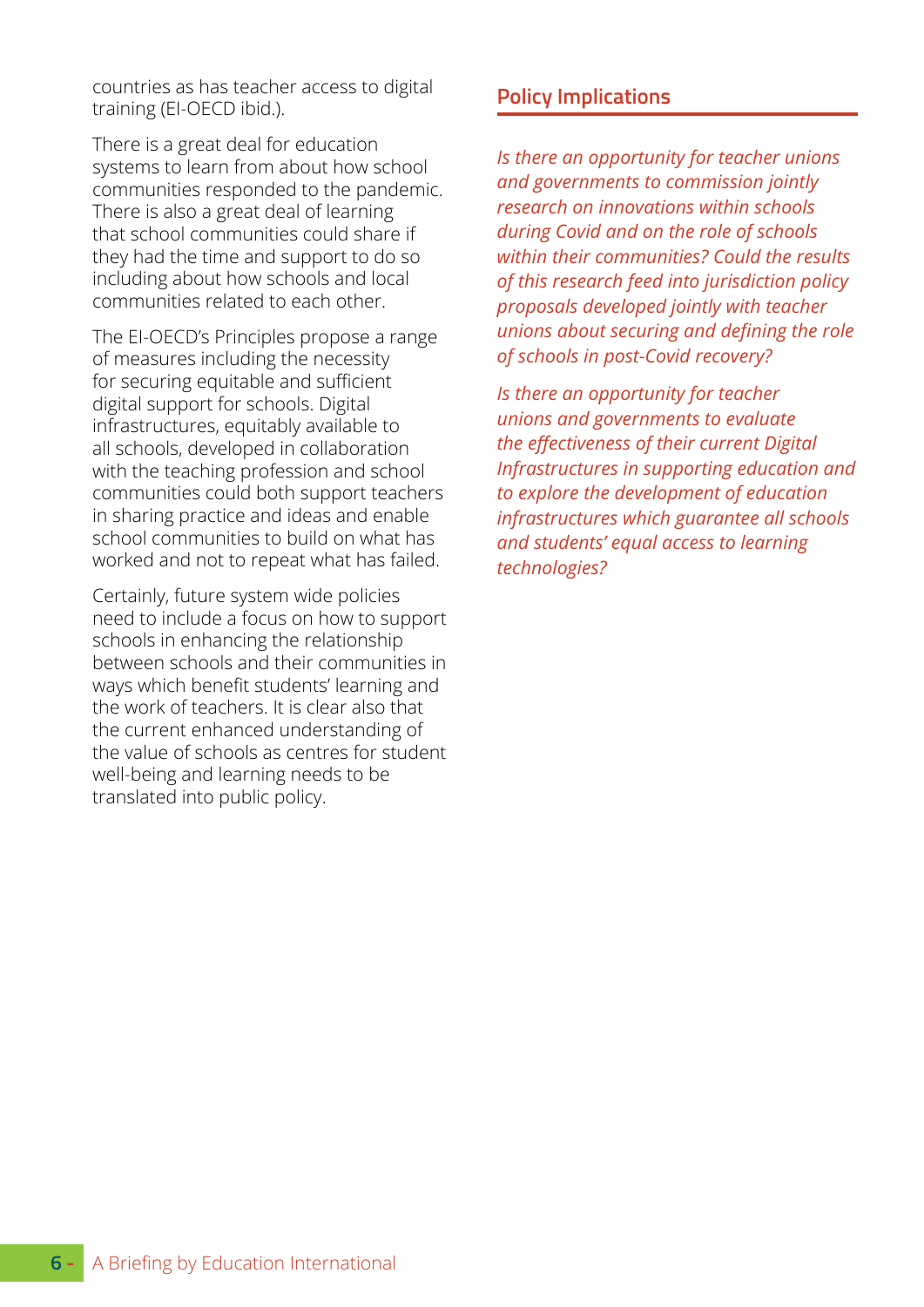## **The Whole Child**

The importance of meeting the needs of the whole child, including their wellbeing needs, has been highlighted by the impact of Covid. School closures triggered by Covid have widened the learning and well-being gap between students from advantaged and disadvantaged backgrounds. The socio-economic background and educational background of parents has had an even greater influence on student achievement and well-being as a result of students being required to study at home for long periods.

In many countries there may be significant numbers of people who have long term illness as a result of Covid and many who have lost family members. According to a study by the Lancet involving 21 countries an estimated 1.5 million children worldwide under the age of 18 have lost a parent, grandparent or caregiver due to Covid (Guardian, 2021). There may also be significant increases in child malnourishment particularly since the gap in student learning can widen during the summer holidays. Positive improvements in the mental health and well-being of students will be the key to recovery of their learning.

EI welcomes the compilation of evidence on supporting the whole child in the OECD's Background Document for the 2021 Summit (Schleicher, 2021). There will be very many school communities which believe they now need to have an enhanced focus on students' well-being as a result of the pandemic. Certainly, student behaviour has a major effect on the self-efficacy and capacity of teachers to teach; with the pandemic having its specific influence on student behaviour.

During school closures teachers often found themselves juggling two curricula; one defined by whether it could be taught on-line and the other for in-school learning. Teachers' enhanced focus on responding to the individual needs of students during school closures and their experiences of hybrid and remote learning has, for many, raised questions about the adequacy of the curricula and their evaluation of what they are required to implement. For many it has also emphasised the need to enhance their professional control over pedagogies.

Countries' educational goals and criteria for success drawn from the OECD's Learning Compass 2030 (Schleicher, 2021 ibid.) illustrate the varying focus of individual countries' overarching curriculum objectives. They also illustrate that curriculum objectives are at their most effective and relevant when schools believe them to be fundamentally useful for students' learning. Inflexible, overdetailed and imposed National Curriculum and assessment arrangements are far less likely to be relevant to schools than flexible framework curricula which enable and give space to schools to develop and innovate. External evaluation of student achievement has been challenged by the pandemic and there is now a window of opportunity for new forms of evaluation to be created which more accurately describe levels of student achievement.

The understanding that schools must have the capacity to meet the needs of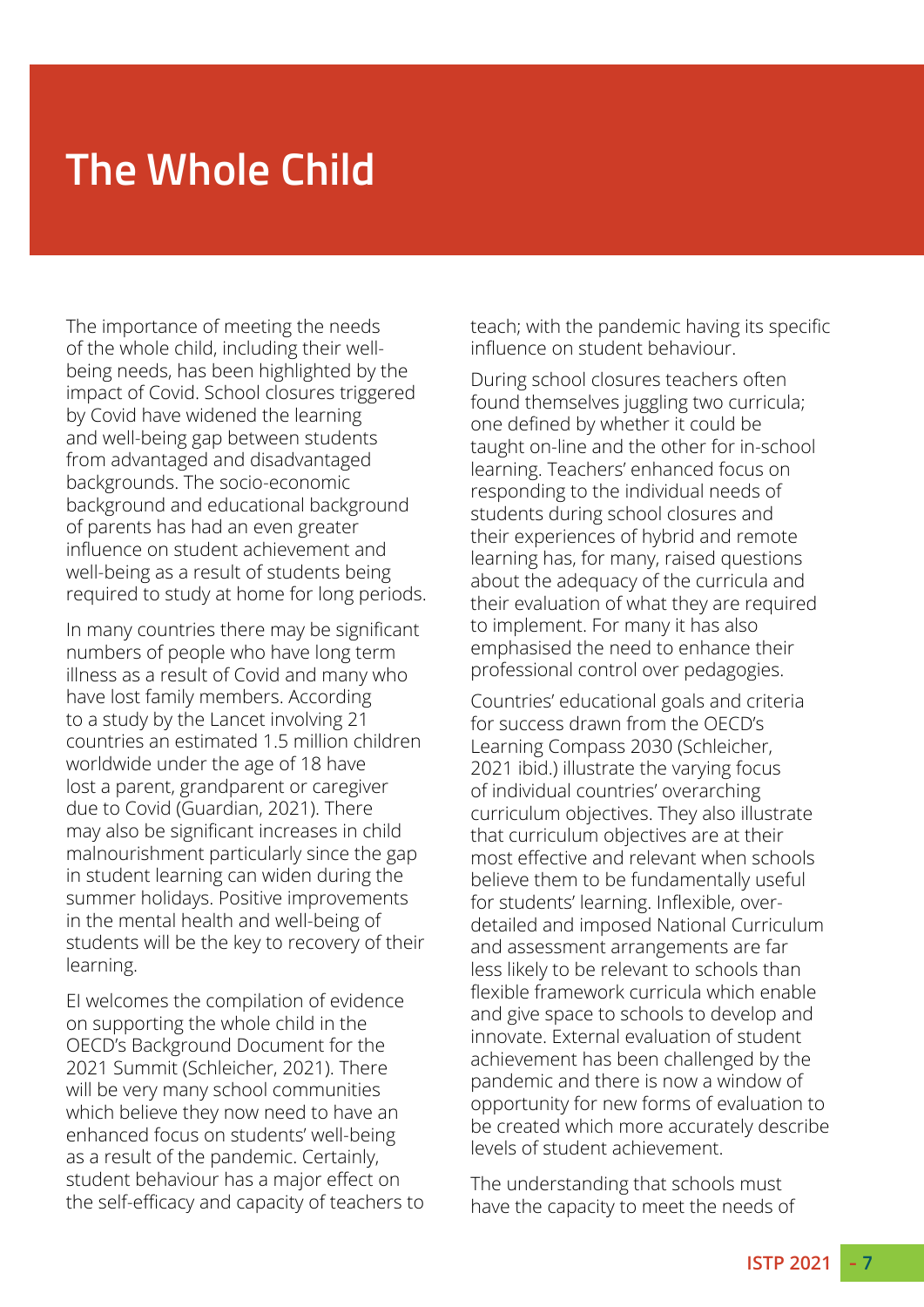the whole child can only be successfully realised if teachers feel they are trusted and have the support to meet that goal.

School curricula should be capable of change to respond to new realities and to instil in students the belief, optimism and motivation that they have the power to initiate positive change to confront the existential threats facing the world. For example, how to teach about the threat of climate change and the need for sustainable development is a fundamental question which is being increasingly asked by society as well as by teachers. The successful creation of curricula responsive to the challenges of the 21<sup>st</sup> Century is the outcome of partnerships between schools, the teaching profession and its unions and educational jurisdictions. However, while there is evidence that most governments of OECD countries consult teachers and their unions on curriculum reform, a recent survey of unions in the OECD found that only 27% of unions were involved in initiating curriculum reform compared with higher percentages for initiating reforms in teachers' pay/compensation and working conditions (MacBeath et al., 2020). Yet as EI and the OECD have said: central to educational recovery programmes should be a focus on supporting a teaching profession that is actively engaged in the design of learning environments and public policy, in the advancement of professional practice, and in creating a stronger professional work organisation (EI/OECD ibid.).

Internationally EI, UNESCO and the OECD are highlighting the importance of education about climate change in schools. Recently the OECD hosted a joint webinar with EI and UNESCO on exploring ways of gathering evidence from teachers on how to include teaching about climate change in the curriculum (EI 2021 and OECD 2021).

#### **Policy Implications**

*Is there an opportunity for teacher unions and governments to agree a joint approach to curriculum reform which will draw on evidence about the impact of school closures, and remote and hybrid learning on student learning and well-being? Could this joint approach encompass reforms of student evaluation? Would this joint approach include changes to the curriculum which would respond to the need to include learning about the existential challenges facing the world? Could teacher unions and governments jointly review and agree additional approaches to student counselling and support as part of educational recovery packages?*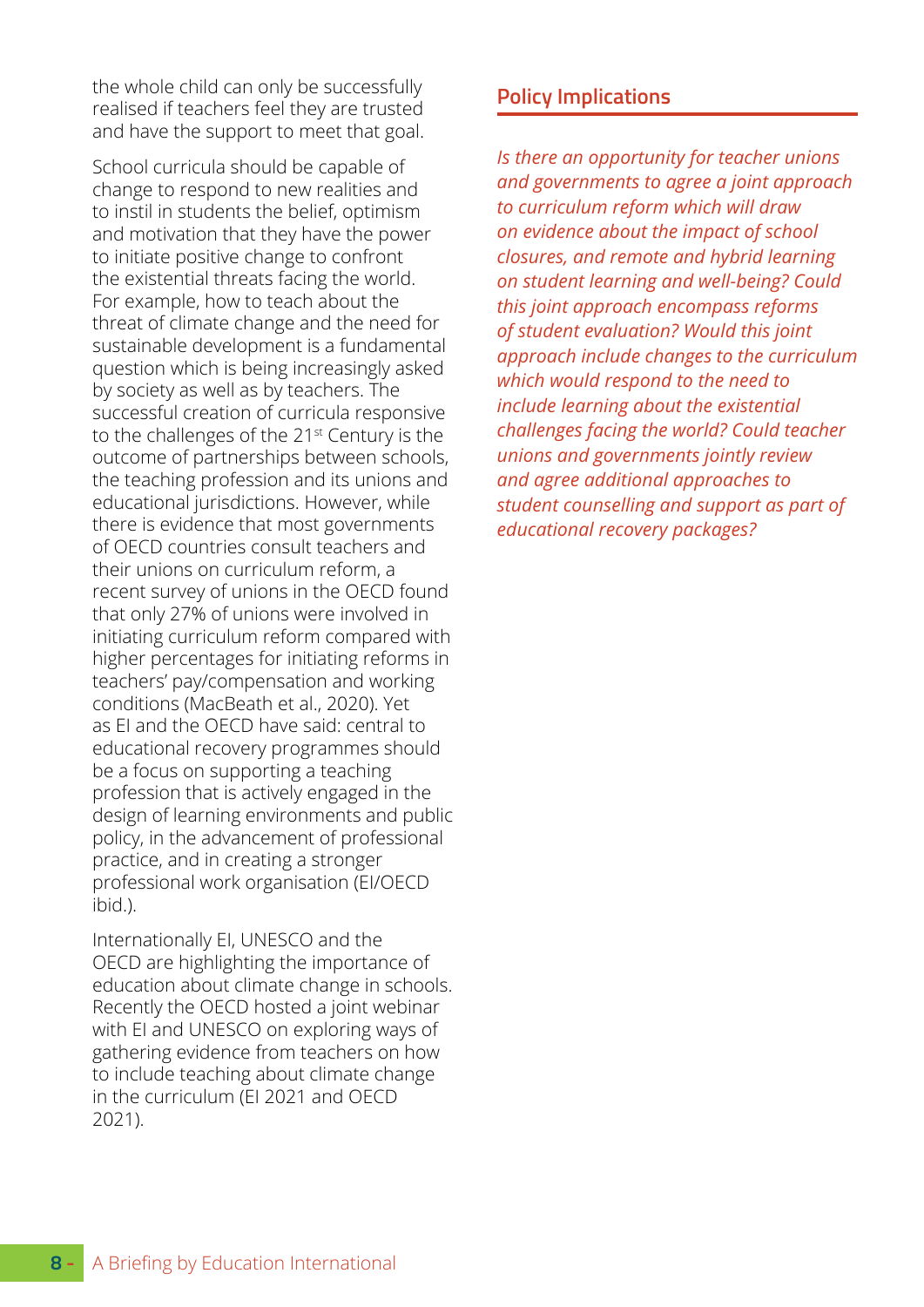## **Teacher well-being**

When teachers feel positive about themselves and their work, they know they can make a positive difference to students' learning. Six years ago, the Canadian ISTP explored the links between teacher self-efficacy and leadership. In its background document for the Summit, the OECD concluded that teacher well-being had a positive relationship with student progress. It said that while creating positive teacher self-efficacy and job satisfaction was important, it wasn't the whole story. Research had suggested that there were… *positive associations between both selfefficacy and job satisfaction and student achievement. Indeed…high levels of teacher self-efficacy* (were) also associated with student motivation and other positive teacher behaviours (Schleicher, 2015).

A plenary session of the 2018 ISTP focussed on teacher well-being and the ISTP Report of the Summit concluded that teacher well-being was an issue whose time had come. The evidence on teachers' sources of stress from TALIS 2018 is invaluable in that it provides a benchmark for evidence on the levels of teacher stress now in the second year of the pandemic.

We know from EI member organisation surveys, the OECD and research from individual countries that many teachers suffer poor, stress-related mental health and that access to mental health services for teachers is highly uneven. Excessive administrative demands, variable and inadequate professional development particularly for ICT, being held responsible for student achievement and keeping up with changing requirements are key

triggers for poor teacher well-being. Beginning/novice teachers are certainly vulnerable to poor well-being particularly since disproportionate numbers of new teachers start teaching in socially disadvantaged schools. (OECD 2020), (Education International 2018 ibid), (Education Support 2020)

EI's commissioned survey of its member organisations, the Global Report on the Status of Teachers 2021, identified teacher attrition, workload, stress and well-being as key issues for the reform of conditions facing the school workforce globally. (Thompson 2021) One further factor which may undermine teacher well-being is excessive class size. Burns et al have found a significant correlation between class sizes and teacher shortages across countries (Burns and Darling-Hammond, 2014).

The evidence from TALIS and other studies is that teacher well-being matters. Teacher leadership and collaboration, supportive working conditions, pay/compensation which matches that of comparable professions, and relevant professional development contribute to high levels of teacher well-being and job satisfaction and crucially contribute to the quality of student learning. Indeed, there is an integral relationship between teacher wellbeing and student well-being.

How has the evidence on teacher wellbeing and its relationship to student achievement and well-being been affected by the pandemic? The pandemic has certainly placed school communities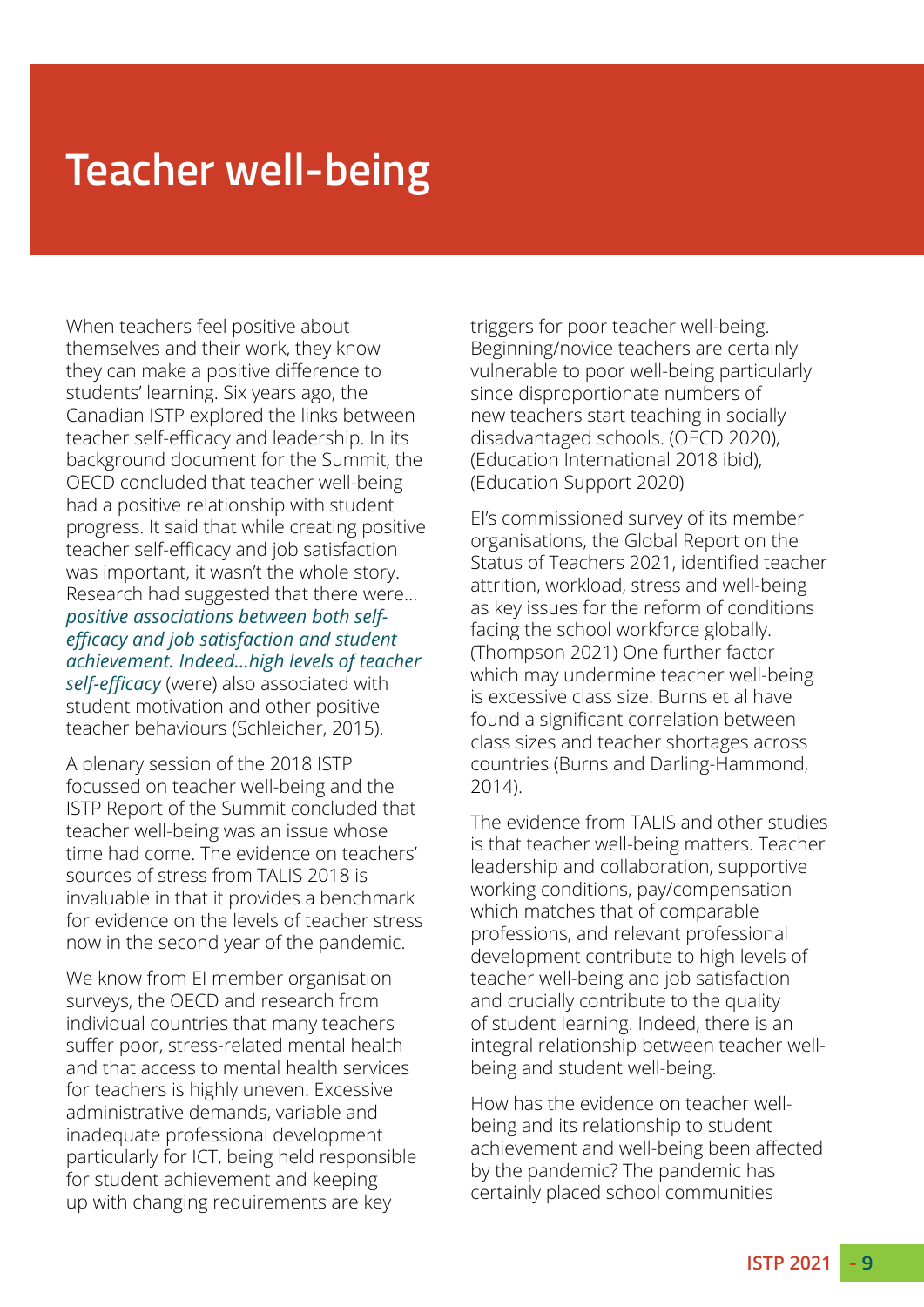under significant strain. Yet teachers have responded by adapting to changing circumstances with constant microinnovations. School communities have demonstrated leadership in responding to the pandemic. Leadership by classroom teachers has been essential in maintaining education. If Covid has highlighted the importance of schools as the essential hubs of learning it has also shown that the professional autonomy, confidence and skills of teachers need enhancing and supporting.

As the EI and the OECD have said:

*Since teachers and schools continue to be at the centre of student learning now and in the future, their working conditions and professional learning need to be fit for purpose in supporting their work both during the pandemic and in post pandemic recovery…Teachers' job satisfaction, wellbeing, beliefs and professionalism are interrelated and have an effect on student outcomes…With teachers and their unions, jurisdictions and education authorities should review teachers' working conditions in order to identify those areas that need to be improved for teachers to be the most effective during the pandemic (and post-pandemic recovery). Such efforts could be particularly beneficial in the most disadvantaged schools, whose teachers are most likely to face unfavourable working conditions. This review will remain essential during the post-pandemic recovery* (EI/ OECD, ibid).

In short, EI and OECD believe that there is a strong case in many countries for governments and teacher unions to work together to improve teachers' working conditions as part of post pandemic recovery strategies. The opportunity for countries to put teacher well-being at the centre of teacher policies should now be taken. Recruiting and retaining high quality teaching professions depends on it.

### **Teacher leadership and well-being**

Teacher well-being is largely dependent on the way in which leadership is perceived in schools. There are those who believe that strong, top-down leadership is the only way that schools can deliver high quality education. This belief has become increasingly discredited. Distributed leadership which provides the conditions for all teachers to show leadership in practice and policy has become increasingly linked to sustained improvements in student outcomes and well-being.

In 2012, Education International published a study by Cambridge University: *Teacher Self-Efficacy, Voice and Leadership: Towards a Policy Framework* for Education International which reviewed the evidence on the links between teacher well-being, efficacy, motivation and student achievement and set out seven dimensions for creating the conditions for teacher leadership to flourish (Education International with Cambridge University, 2012).

In short, there is a seamless relationship between teacher well-being, teacher self-efficacy and teacher leadership. The correlation between these factors and student achievement is too strong to ignore. For this reason, EI believes that *the realisation of the OECD proposal that, policy makers should consider providing guidance on distributed leadership and distributed decision making at a system level,* is long overdue in many countries (OECD, 2014).

It also means that the nature of teacher leadership and how it evolves is very much alive and relevant to ISTP 2021. EI welcomes therefore the publication of the discussion paper on teacher leadership for whole child education, by Barnett Berry, Linda Darling-Hammond and Anthony Mackay, which draws on research about teacher effectiveness, school leadership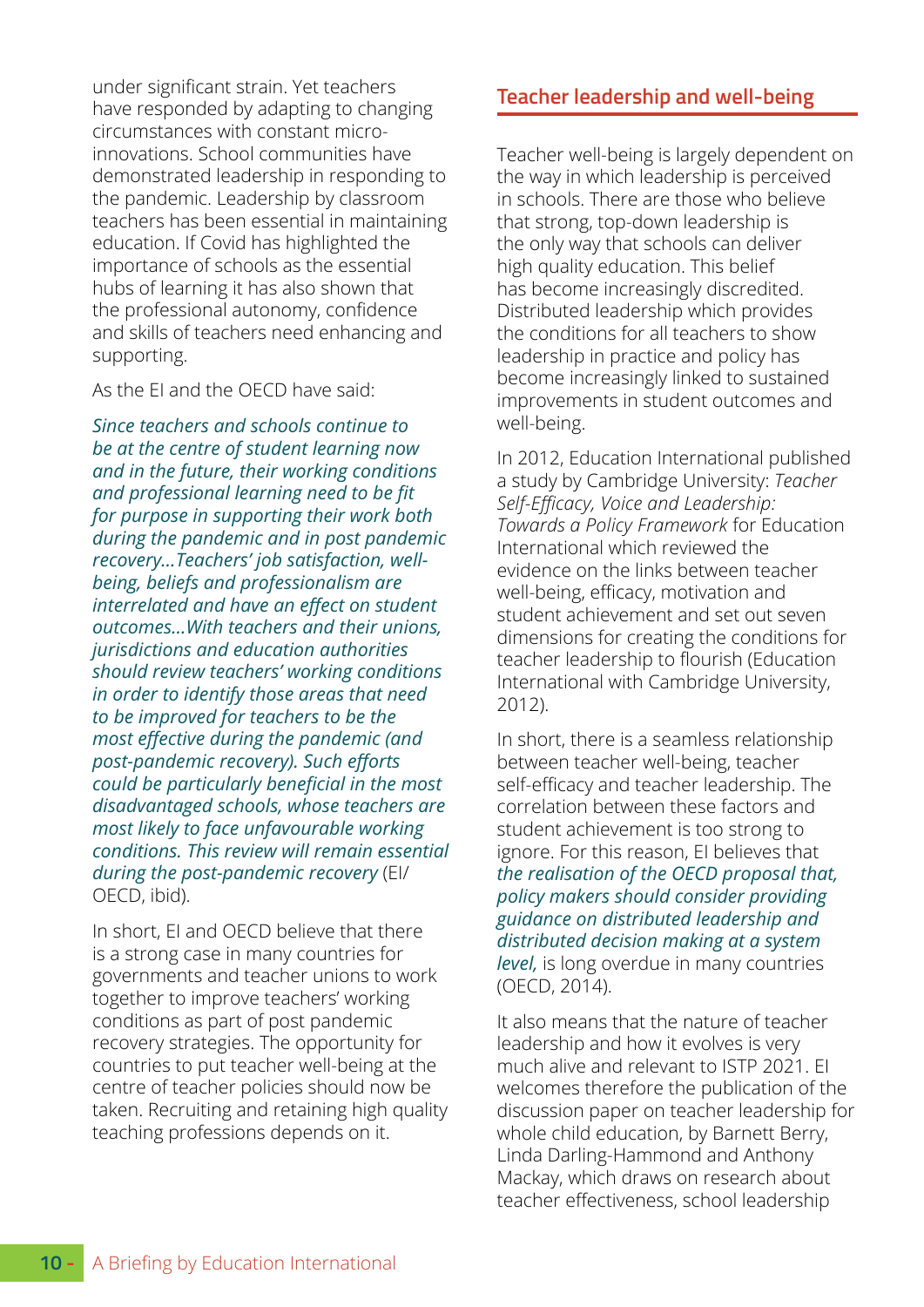and innovation focussing particularly on evidence from the pandemic. (Berry, Darling-Hammond and Mackay 2021). Its argument, that top-down leadership is out of sync with the new normal of collective social capital which educators have had to develop during the pandemic, connects with the evidence El gathered during the pandemic and with the evidence of other global organisations.

The organisation of education is in flux in many countries, but it may well be that, as Berry et al's paper says, the next generation of community schools, which are grounded in a holistic vision of child, family and community development, is on the horizon. The education of the whole child, which is a key theme of ISTP 2021, can only take place in collaborative conditions, not in environments where school managements issue orders to the workforce. As the paper implies, teacher leadership draws as much on the informal teaching and learning carried out by teachers as does teacher engagement in more formal systems which recognise and use teachers' expertise.

Whether a fresh consideration of teacher leadership should lead to a new approach to teachers' career structures is open for productive discussion, but one thing is clear. The paper enhances the argument that teachers' working conditions need to be reviewed with the aim of improving them and that teacher well-being, efficacy and leadership should be at the centre of any review.

#### **Policy Implications.**

*What has been learnt about the fitness for purpose of teachers' working conditions during the pandemic? Is there an opportunity for teacher unions and governments to review jointly teachers' working conditions drawing on lessons learnt in the pandemic? What role does teacher leadership have in any review? Alongside any national studies on teacher well-being, could governments and unions now take up the opportunity to share and learn from evidence on improving teacher well-being?*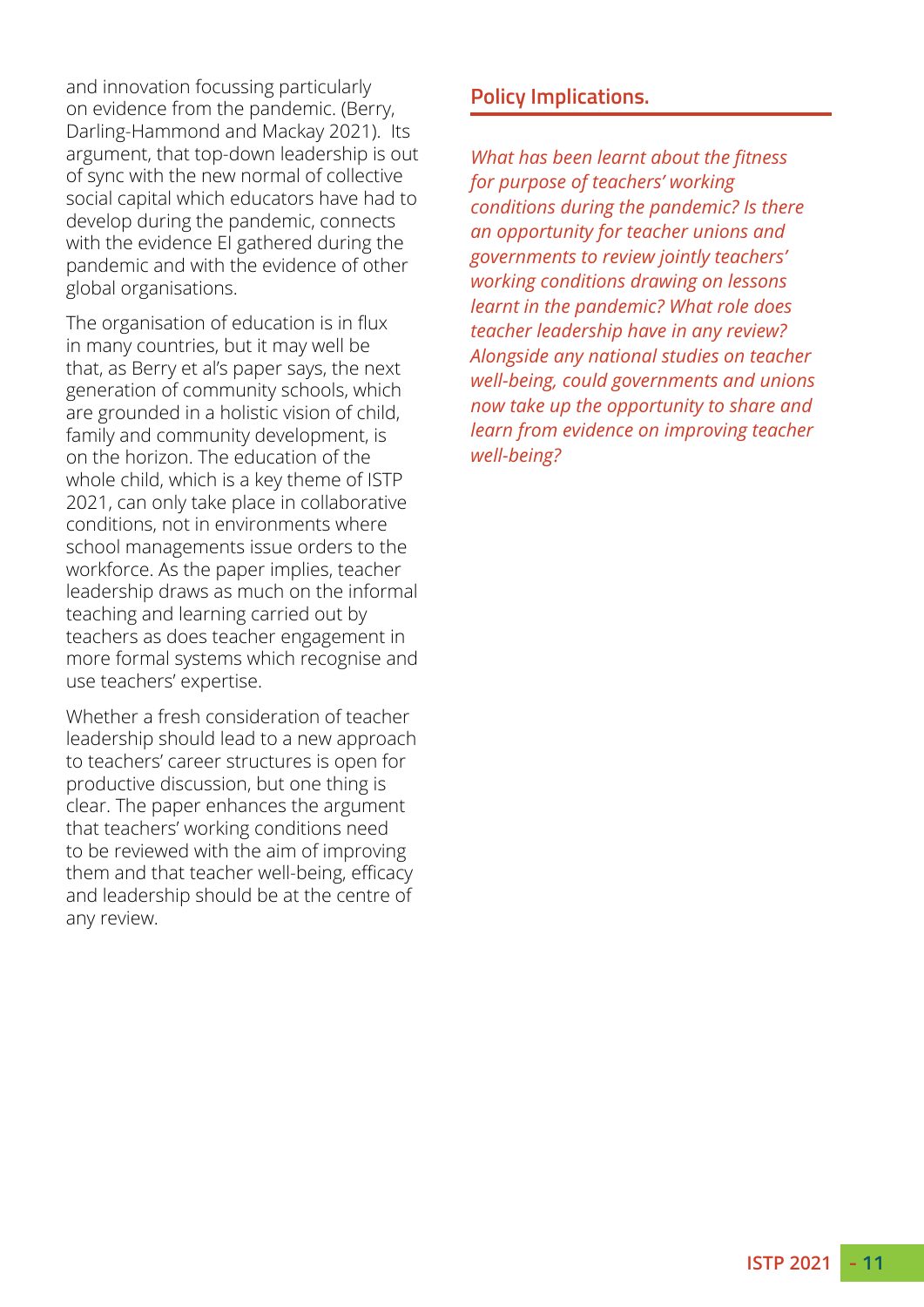### **Collaborating to Build Back Better**

It is ten years since the US hosted the first ISTP in New York. Since then, the Summits have addressed themes fundamental to education systems and the teaching profession. Each Summit has contributed to subsequent Summits leading to an accumulating body of unique knowledge and practice (Asia Society, 2011-2019).

The 2021 Summit's title, *Learning from the Past, Looking to the Future: Excellence and Equity for All* is a good description of the cumulative value of previous Summits and their relevance to education systems rebuilding after Covid. Education International's Briefings have consistently sought to contribute to Summit discussions by highlighting what it believes to be the policy implications of Summit themes. The overarching theme, How can governments, teacher organisations and schools, as centres of their communities, collaborate around the future of education and the whole child to build back better and provide an excellent education for all?' contains a question about how the fundamental goals in the theme can be achieved collaboratively. This was referred to in the OECD's background paper for the first Summit ten years ago: …*the fact is that many of the countries with the strongest student performance also have strong teachers' unions, and the better a country's education system performs, the more likely (it is) that each country is working constructively with its unions and treating its teachers as trusted professional partners* (Schleicher, 2011).

It is a finding which is similar, ten years on from the first ISTP, to Education International's commissioned Global Report on the Status of Teachers 2021 *which proposes the concept of intelligent professionalism whereby teachers, principals, and their elected association/ union representatives should always be the 'insiders' in the various processes and mechanisms that systems argue are improving education* (Thompson, 2021 ibid.).

Constructive collaboration between education jurisdictions and teacher unions on education reform requires trust and respect for differing views, an optimistic mindset that no problem is too big to be solved, an investment of time and resources in negotiation and taking responsibility for joint policy decisions. Collaboration is the essence of pluralism and intelligent professionalism and will be vital if education systems are to build back better.

The enormous task of collaborating around the future of education in order to provide an excellent education for all may require innovations in the forms and structures of negotiation and consultation between the teaching profession, its unions and governments.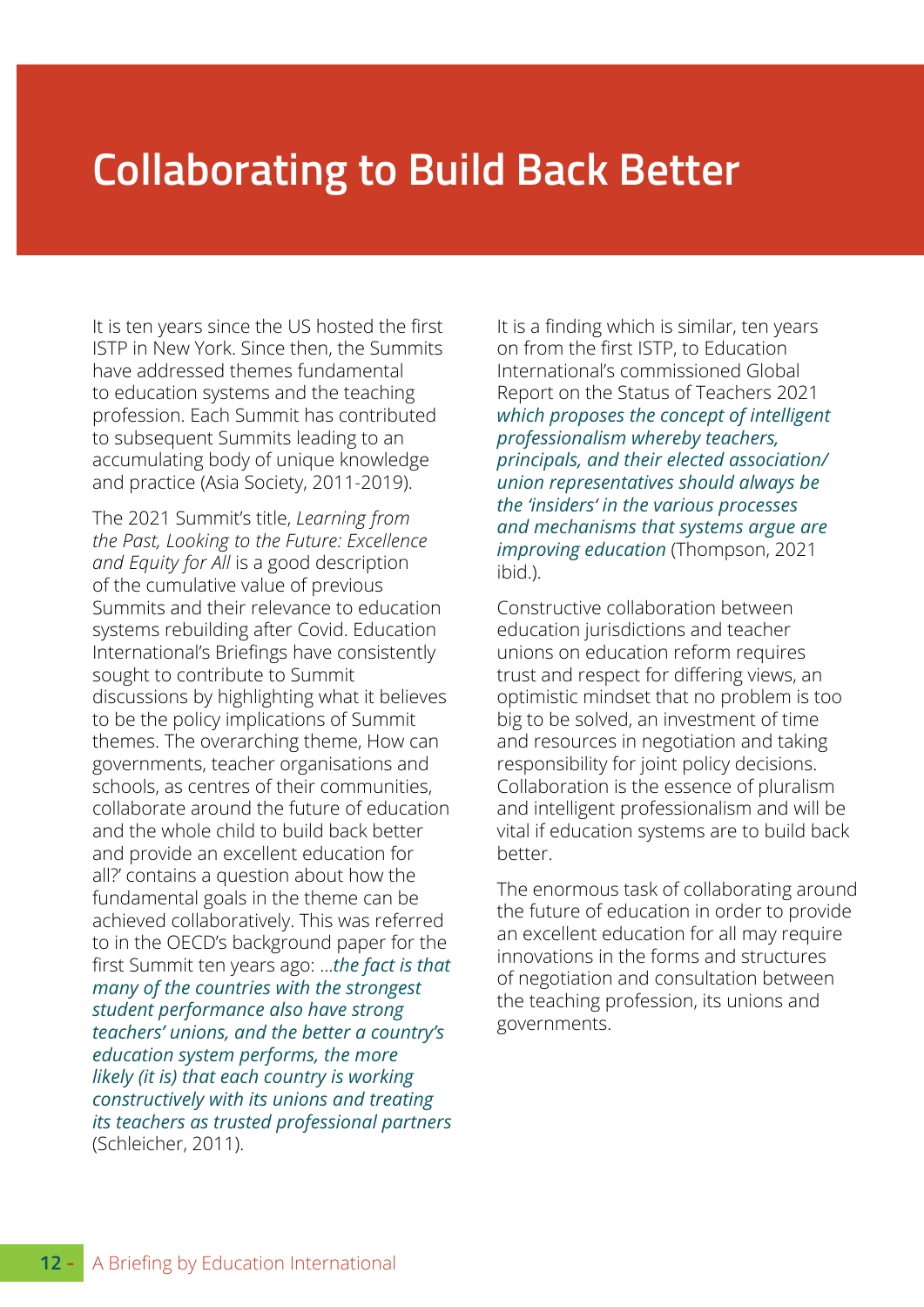### **Policy Implications**

*Do education jurisdictions and unions think their current negotiating and consultative arrangements are fit for purpose for post pandemic recovery in education? Could any reviews of current arrangements draw on lessons learnt internationally from educational recovery? Are the processes of implementation and evaluation of education reforms included within negotiating and consultation arrangements?*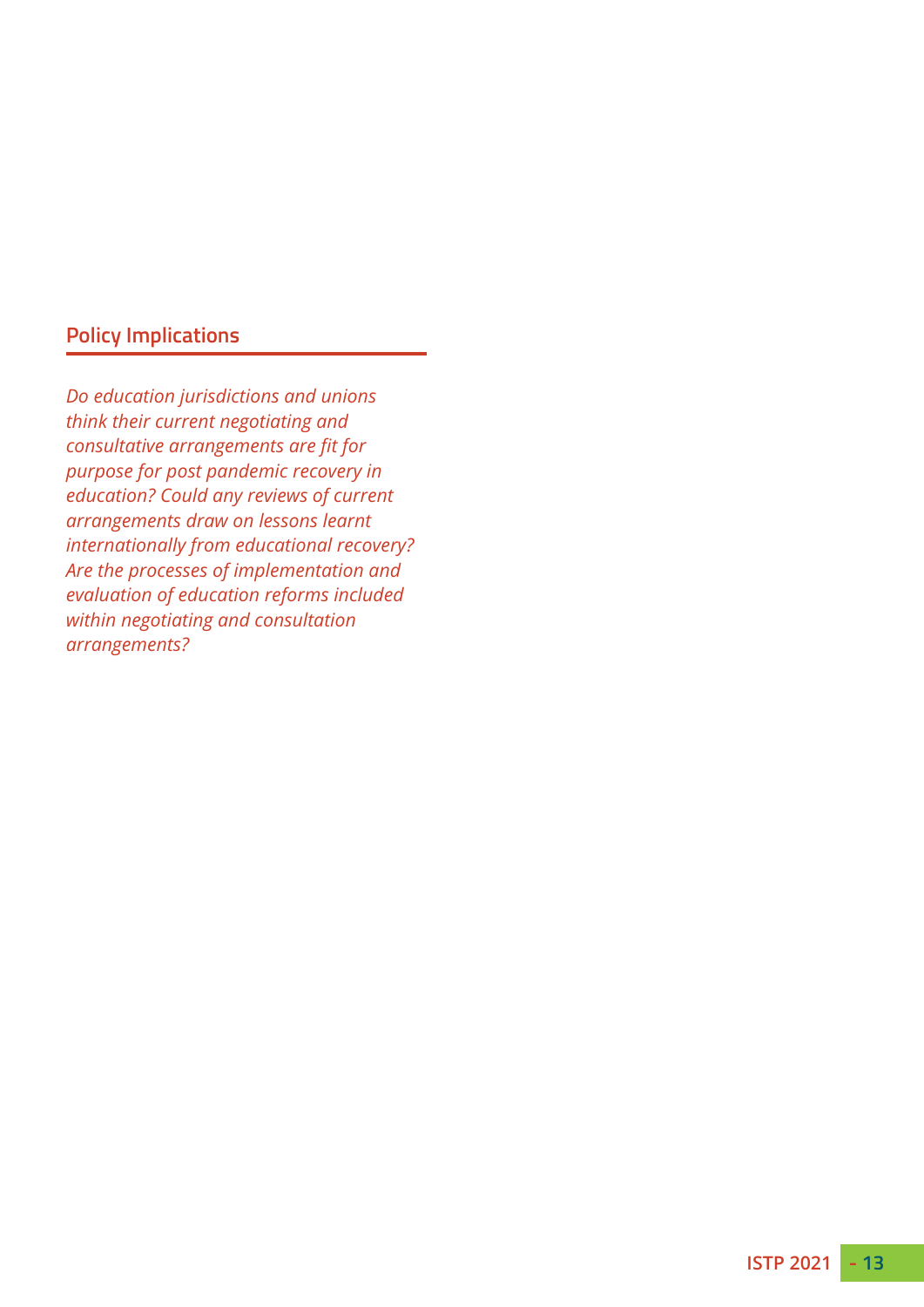### **References**

Asia Society (2011-2019) [www.asiasociety.org/](www.asiasociety.org/global-cities-education-network/international-summit-teaching-profession) [global-cities-education-network/international](www.asiasociety.org/global-cities-education-network/international-summit-teaching-profession)[summit-teaching-profession](www.asiasociety.org/global-cities-education-network/international-summit-teaching-profession)

Berry,B., Darling-Hammond,L., and Mackay,A. (2021) *Teacher Leadership for Whole Child Education and Deeper, More Equitable Student Learning: A Global Perspective*. Paper available at the ISTP 2021.

Burns,D. & Darling-Hammond,L. (2014) *Teaching Around the World: What Can TALIS Tell Us?* Stanford. CA: Stanford Center for Opportunity Policy in Education.

Education International with the University of Cambridge. (2012) *Teacher self-efficacy, voice and leadership: towards a policy framework for Education International*. Education International. Brussels.

Education International (2018) *ISTP18 A Briefing by Education International*. Education International. Brussels.

Education International (2020) Auditing Educational Equity in the Light of the Covid 19 Pandemic. [www.ei-ie.org/en/item/24239:auditing](www.ei-ie.org/en/item/24239:auditing-educational-equity-in-the-light-of-the-covid-19-pandemic)[educational-equity-in-the-light-of-the-covid-19](www.ei-ie.org/en/item/24239:auditing-educational-equity-in-the-light-of-the-covid-19-pandemic) [pandemic](www.ei-ie.org/en/item/24239:auditing-educational-equity-in-the-light-of-the-covid-19-pandemic)

Education International (2021) [https://www.ei-ie.](https://www.ei-ie.org/en/item/24244:education-international-manifesto-on-quality-climate-change-education-for-all) [org/en/item/24244:education-international](https://www.ei-ie.org/en/item/24244:education-international-manifesto-on-quality-climate-change-education-for-all)[manifesto-on-quality-climate-change-education](https://www.ei-ie.org/en/item/24244:education-international-manifesto-on-quality-climate-change-education-for-all)[for-all](https://www.ei-ie.org/en/item/24244:education-international-manifesto-on-quality-climate-change-education-for-all)

Education Support (2020) *Teacher Wellbeing Index 2020*. [www.educationsupport.org.uk/resources/](www.educationsupport.org.uk/resources/research-reports/teacher-wellbeing-index-2020) [research-reports/teacher-wellbeing-index-2020](www.educationsupport.org.uk/resources/research-reports/teacher-wellbeing-index-2020)

Guardian (2021) 'About 1.5 million children face a hidden pandemic of orphanhood,' *Guardian Newspaper* 21st July 2021. Guardian. London.

MacBeath, Galton and Bangs (2020) *Reforming or Reinventing Schools? Key Issues in School and System Reform*, (pages 137-138). Routledge. London and New York.

OECD (2014), *TALIS 2013 Results: An International Perspective on Teaching and Learning*. OECD Publishing.

OECD (2021) Global Teaching Insights [https://](https://www.globalteachinginsights.org/channel/Climate+Action/212779523) [www.globalteachinginsights.org/channel/](https://www.globalteachinginsights.org/channel/Climate+Action/212779523) [Climate+Action/212779523](https://www.globalteachinginsights.org/channel/Climate+Action/212779523)

Education International-OECD (2021), *Principles for Effective and Equitable Educational Recovery*, Education International, Brussels.

Schleicher, A. (2011) *Building a High Quality Teaching Profession: Lessons from around the World*. OECD Publishing

Schleicher,A. (2015) *Schools for 21st Century Learners: Strong Leaders, Confident Teachers, Innovative Approaches, International Summit on the Teaching Profession*, OECD Publishing.

Schleicher,A. (2018) *Valuing our Teachers and Raising their Status: How Communities Can Help*. International Summit on the Teaching Profession, OECD Publishing. Paris.

Schleicher, A. (2021) *OECD ISTP Background Document*. OECD Publishing. Paris.

Thompson, G. (2021) *The Global Report on the Status of Teachers*. Published October 2021. Education International, Brussels.

Viac,C and Fraser,P.(2020) Teacher Well-Being: A Framework for Data Collection and Analysis. *OECD Education Working Papers*, No 213, OECD Publishing, Paris. [www.oecd-ilibrary.org/education/](www.oecd-ilibrary.org/education/teachers-well-being_c36fc9d3-en) [teachers-well-being\\_c36fc9d3-en](www.oecd-ilibrary.org/education/teachers-well-being_c36fc9d3-en)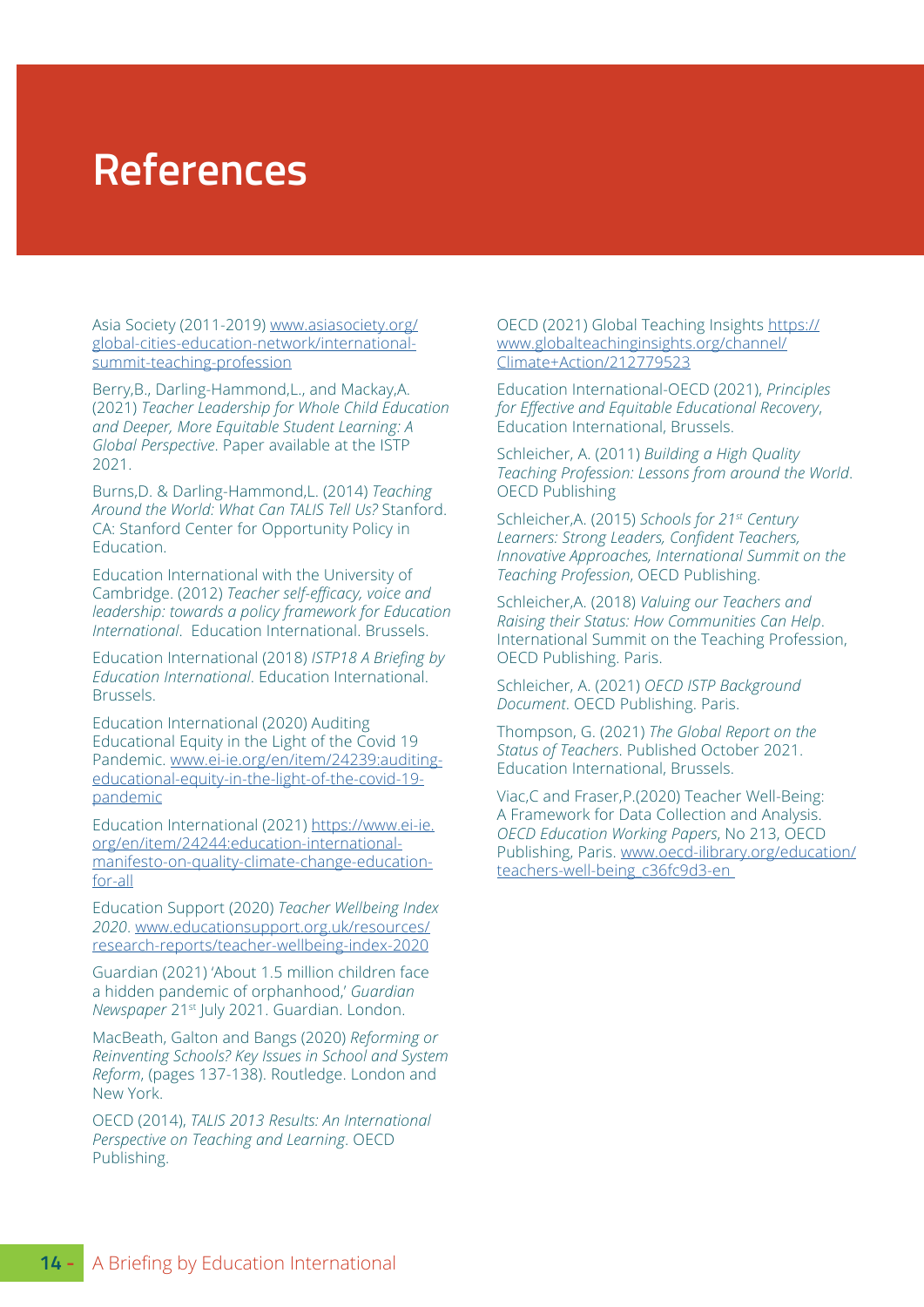

## **@Creative<br>©Commons**



*This work is licensed under a Creative Commons Attribution-NonCommercial-ShareAlike 4.0 International License. (CC BY-NC-SA 4.0)*

#### *You are free to:*

 **Share —** copy and redistribute the material in any medium or format

 **Adapt —** remix, transform, and build upon the material

#### *Under the following terms:*

 **Attribution —** You must give appropriate credit, provide a link to the license, and indicate if changes were made. You may do so in any reasonable manner, but not in any way that suggests the licensor endorses you or your use.

 **NonCommercial —** You may not use the material for commercial purposes.

 **ShareAlike —** If you remix, transform, or build upon the material, you must distribute your contributions under the same license as the original.